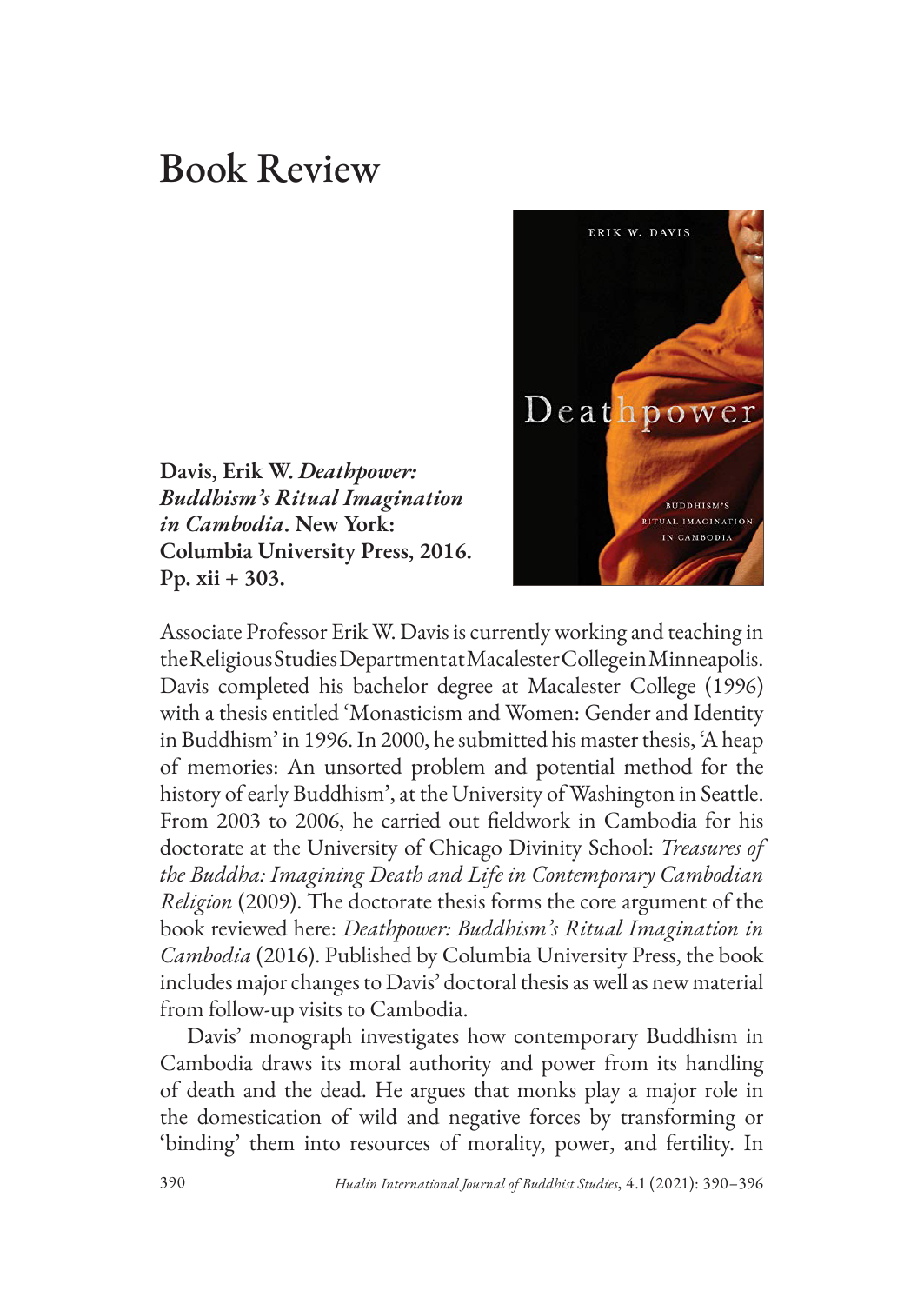focusing on rituals, Davis aims to illustrate various social imaginations in contemporary Cambodian society. In his dense descriptions of rituals and their performed imaginaries, Davis employs emic and etic concepts, ritual texts, data from intensive ethnographic fieldwork, interviews, and reflective analysis. In addition to developing a greater understanding of contemporary Cambodian Buddhism, death, and the spirits of the dead, readers will learn core concepts and imaginations of Cambodian society: about kings and monks, spirits and ancestors, rice and magic, gifts, and leftovers, as well as tattoos and amulets. Davis has thereby provided an important work not only on Cambodian Buddhism, but also on Cambodian society. He demonstrates specific expertise in many areas of society, while providing numerous points of departure for studies in other Southeast Asian countries in this theory-laden, but nevertheless accessible ethnography. *Deathpower* is a valuable offering for students and scholars of Buddhism, Khmer culture, Cambodian religions, and anthropology.

The book is structured into nine chapters, each of which ends with an ethnographic vignette from Davis' fieldwork to illustrate the argument. The introduction addresses the main goal of the book: to show the social imaginaries of Buddhism and death through Davis' extended research on rituals. Inspired by Cornelius Castoriadis' (1975) concept of the imaginary, Davis argues that funeral rites are the 'central act in the re-creation of the sociohistorical world in which Cambodians imagine moral possibility' (4). In line with Castoriadis and Bell (1992), he argues that rituals should be understood as performances to reproduce social values and norms. A second goal of the book is to offer a new perspective on Cambodian Buddhism by defining its relationship with 'its other'—which is locally referred to as 'Brahmanism'.

A central stage for handling death in Cambodia are Buddhist temples, where the cremation of the dead usually takes place. Chapter one draws on the extensive fieldwork Davis conducted between 2003 and 2006 at two urban temples. At the temples—one 'modernistoriented', the other 'ancient'—Davis was witness to over 150 cremation ceremonies. Through these ceremonies, he reveals the social and economic structures of the crematoria. To conclude the chapter, the vignette illustrates the state between life and death, or 'bhlyk' (a.w.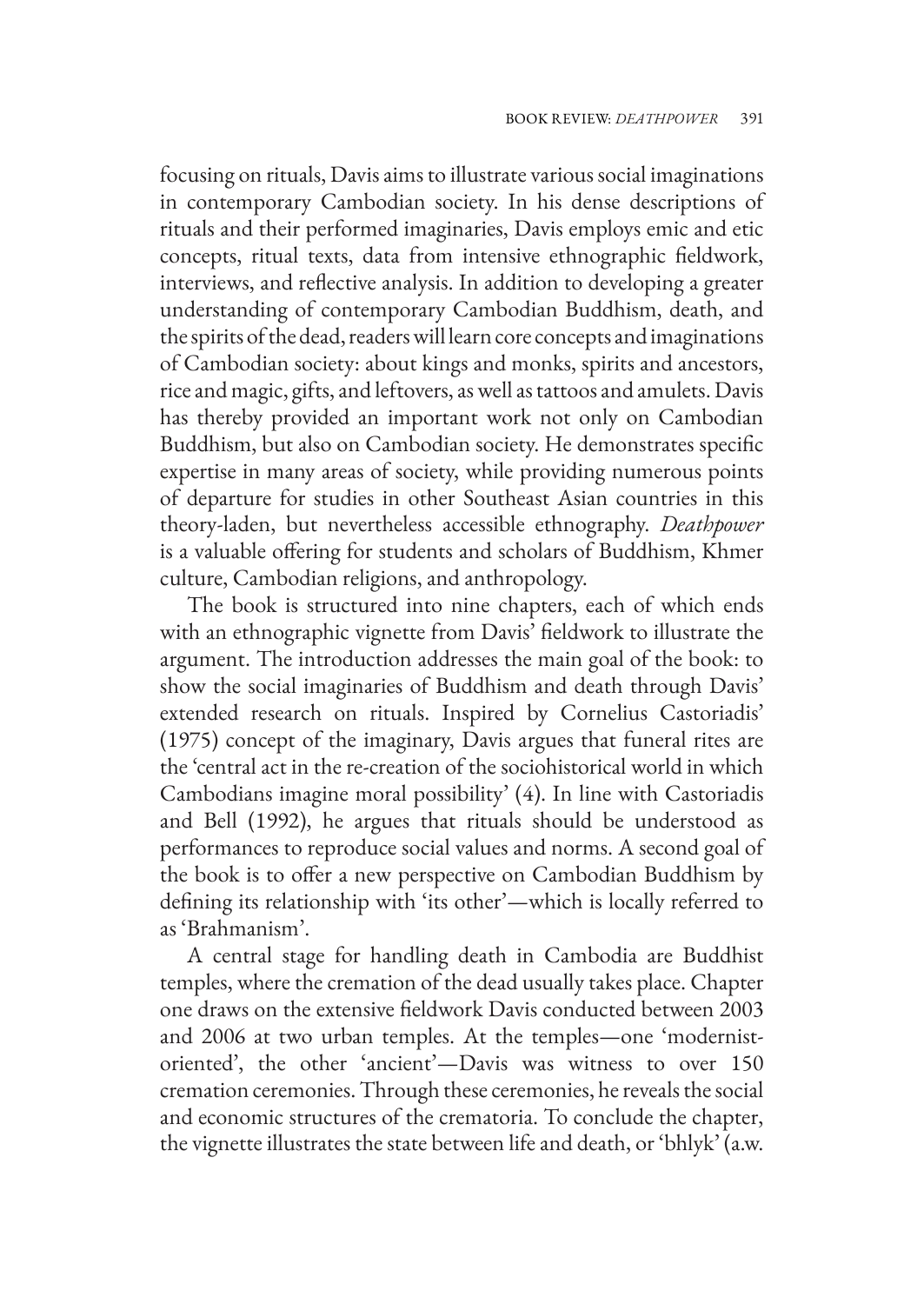phleuk). In 'bhlyk', people declared dead come back to life, often with a certain spiritual knowledge allowing them to work as spirit mediums.

Once the dead do not return to life, the funeral is held. In chapter two, Davis provides an excellent account and abstract analysis of funerals in Cambodia. The dead can pose a major threat, due to the release of possibly dangerous 'braling'—invisible but vital 'parts' of the human body. Therefore, many parts of the ritual are intended to confuse the spirit of the dead so that it cannot return. For Davis, another key point of the funeral is that the monks transform the potentially malevolent spirits and their braling into harmless or benevolent Buddhist 'viññāṇā' by symbolically and physically 'binding' them.

Throughout history, 'binding' has been a central motive in domesticating the 'wild'. In chapter three, 'Rice, Water, and Hierarchy', Davis illustrates the importance of imaginaries from agriculture and the claiming of agricultural land. Today, rice farming in particular remains a central imaginary resource. These imaginaries entail an important binary: the 'wild' or 'forest' ('brai') versus 'civilized/agricultural land' ('sruk'). Monks and kings have gained authority by domesticating the wild and/or by violating this binary.

 In chapter four, 'Building Deathpower and Rituals of Sovereignty', Davis elaborates on the process of binding to analyze the ritual of consecrating temples, or 'pañcuḥ sīma' ('dropping the stone'). In this ritual, kings are invited to cut the strings of a physically bound stone, so that it will drop into a pit in front of the main shrine. During 'pañcuḥ sīma', sacrifices are transformed into gifts, as is the case during 'Krung Vālī', a popular ritual to invite spirits. In both of these Buddhist rituals, sacrifices (which once included human sacrifices) are transformed into Buddhist merit-making gifts. For Davis, these are ritual performances of Buddhist hegemony over Brahmanism, because through them, the Buddhist sangha orders the religious cosmos, and thereby legitimates itself.

As Buddhism reveals its religious and moral authority during funeral rites and the transformation of (non-Buddhist) sacrifices into gifts, the 'paṃsukūla'—the rag robe of the dead—in chapter five is the illustration of both processes: the rag robe is embodied with the spirit of the dead. This enlivened robe of the dead reveals a Brahmanist understanding of an afterlife in which the spirits of the dead may remain among the living. In the ritual of the same name (paṃsukūla),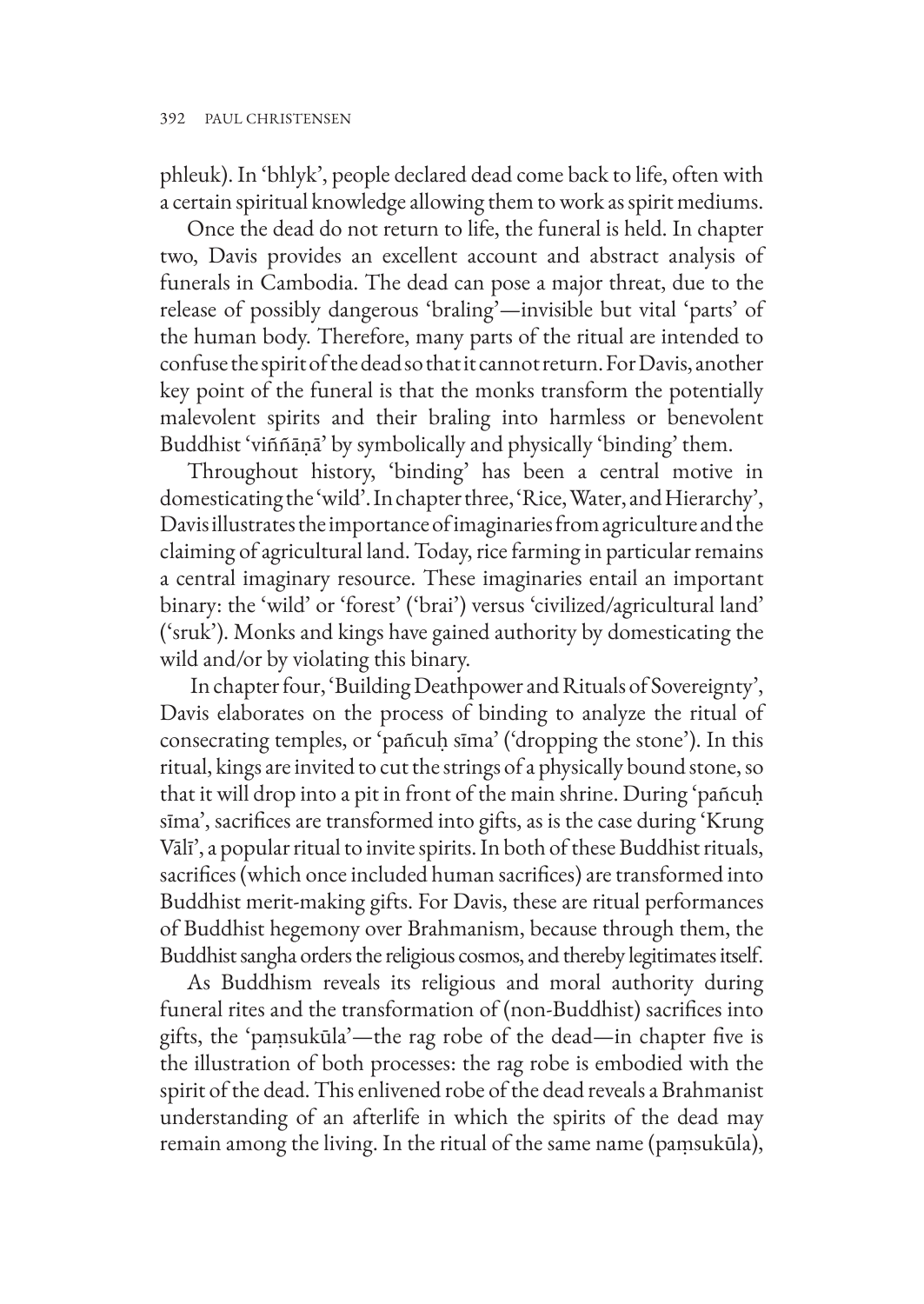monks employ a 'ritual technique' to promote the imaginary of the Buddhist afterlife of karma, merit, and rebirth. The ritual, which is not only performed at funerals but also at other liminal occasions, serves again to domesticate the spirits and therefore as a claim of superiority over the 'wild' spirits of Brahmanism.1

The most important holiday period in Cambodia is the fifteen days dedicated to the ritual care of the dead, or 'Bhjuṃ Piṇḍa'. In chapter six,2 Davis explores Bhjuṃ Piṇḍa, a central act in accumulating merit for the deceased, to illustrate the reciprocity of gift-giving to the monks. Only Buddhist monks can transfer merit to the dead. The dead can then, in turn, be reborn sooner and become benevolent ancestors. For his description of the circulation of social value and the production of social morality, Davis draws on his fieldwork as well as textual sources to illustrate the fate of the preta (Buddhist spirits of the dead).

A great deal has been written about giving, sacrifice, gifts, and counter-gifts, but it has rarely been argued that they produce or involve meaningful leftovers. In an innovative twist of thought, Davis looks at 'Leftovers, Rumor, and Witchcraft' (chapter seven) and stresses the significance of consuming leftovers to point out their two-fold significance—as both impure and as (re)vitalizing. He shows how morals play out in ritual imaginations of consumption: 'monks eat in public, witches eat in secret' (227). And, as the vignette at the end of the chapter concludes: spirits starve to death if they receive no offerings.

In the final chapter ('Buddhism makes Brahmanism', chapter eight), Davis reminds the reader of his main argument: that death and the handling of death creates power, and that this 'deathpower', as he calls it, is 'monopolised' by Buddhist ritual practitioners. This leads Davis to investigate the concept of 'Cambodian Buddhism'. Here, he argues against the binary oppositions inherent in concepts of syncretic or hybrid religion. The reproduction of the 'other' of Buddhism, in

The argument in chapter five is elaborated on in Davis' (2012) article.

<sup>2</sup> A curious case in which workers who returned from urban areas to their home villages and were called 'pretas' (Buddhist spirits of the dead) is analyzed to show urban-rural relations and equalities in moral settings. The case is elaborated in another publication by Davis (2011).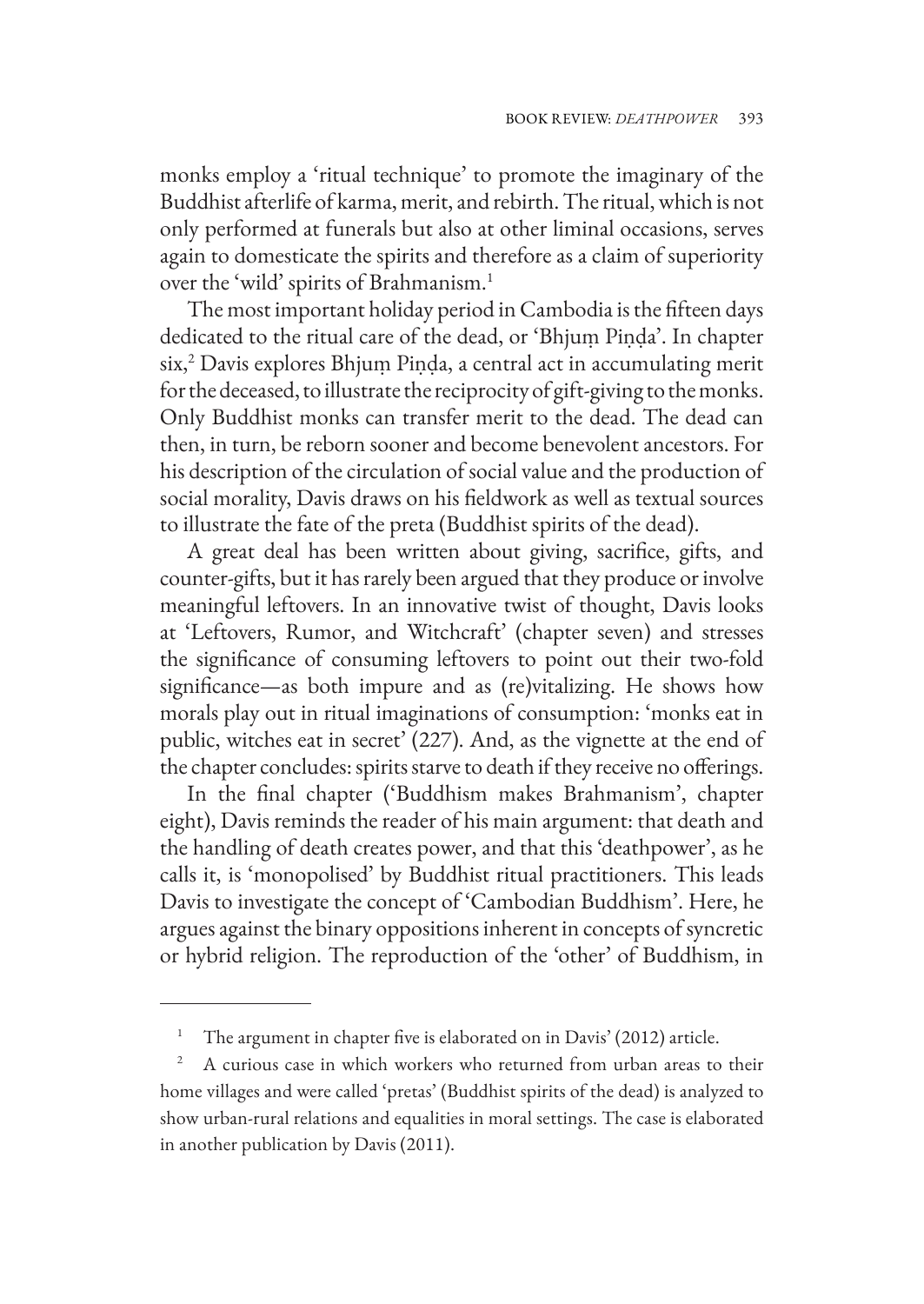Cambodia and throughout Southeast Asia, is often performed by Buddhist actors. For Davis, in staging its superiority over the less pure, less moral other, 'Buddhism makes Brahmanism'. To elaborate on the concept of Cambodian Buddhism, Davis provides an example from his fieldwork. He asked a friend who had just placed offerings in front of a statue of Garuda on a Buddhist temple ground if this was Buddhist. The friend responded: 'The incense and candles are for the spirits; it's Brahmanism. Only the morality and the meditation is Buddhism' (218). Drawing on Castoriadis, Davis refers to the Cambodian imaginary of Buddhism: 'The Cambodian imagination institutes these oppositions that Cambodians routinely undermine through daily practice, without appearing to weaken their force in the construction of their emotional or moral lives' (224). He sums up: the social imaginary of Cambodian Buddhism includes 'other' (Brahmanist) elements, but they are portrayed as lacking morality; ultimately, Buddhist ritual practice is always performed in ways that confirm Buddhism's hegemony.

Davis' ethnography, 'Deathpower', is a landmark in theorizing and describing contemporary Cambodian Buddhism and culture, and especially Cambodian Buddhist rituals. Detailed analysis of the most important rituals is the focus of the descriptions, where not only the practices of the actors involved, but also the material and texts used during the rituals provide a holistic perspective on Cambodian Buddhism. The argument of the book comprehensively follows the objective of showing the dominant imaginaries in Cambodia and its manifestation in rituals. The book represents one of the most recent studies devoted to contemporary Cambodia beyond the Khmer Rouge period. Nevertheless, it also offers numerous points of departure for studies of memory and reconciliation—for example, the relatively soon rebirth of the dead, and their vulnerability to the lack of food offerings, do not require negotiation with the spirits of war as in Vietnam (cf. Kwon 2008).

The focus on imaginaries and the description of rather idealtypical abstracted rituals nevertheless has some problems. Different interpretations of rituals, of meanings and their negotiation, insofar as they exist, are not dealt with in detail, if at all. The rituals are mostly presented free of contradiction and differing perspectives or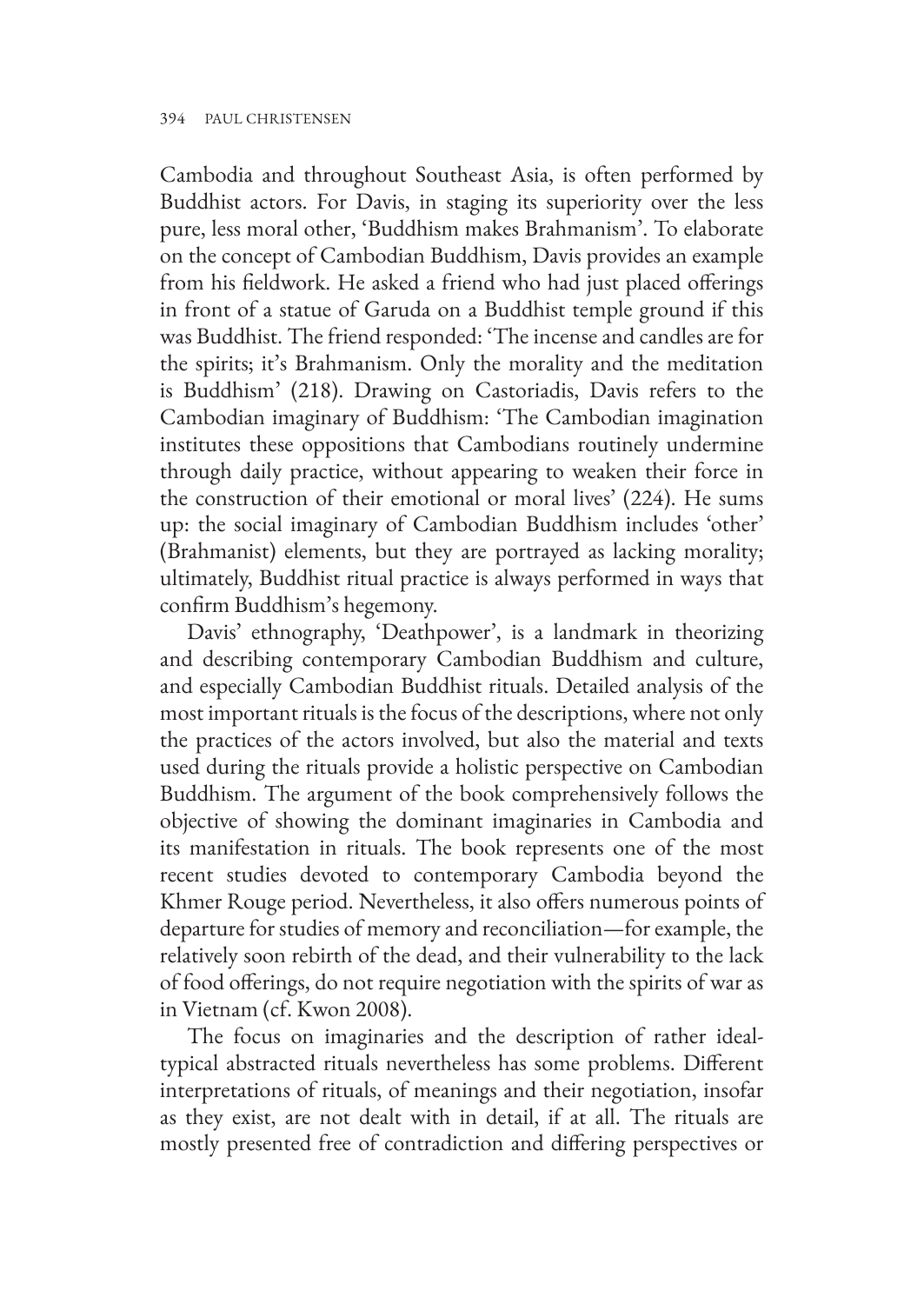interpretations from different actors. While this approach certainly serves the purpose of pointing out the structured imaginary 'behind the scenes', the abstract arguments sometimes stray far from the contemporary. The concept of the 'king', for example, as the source of power in Cambodia, is not only used in historical parts, but sometimes also related to present day political leaders. The current king, however, has little power and has increasingly been replaced in representative or political roles by political leaders within the country (Norén-Nilsson 2016). Although this political power structure situation shapes the imaginary of Cambodian rule today, these dynamics are not discussed beyond a few mentions in the book (122, 129).

Another area of study where abstract concepts cannot do justice to local negotiations concerns the relationship between Brahmanism and Buddhism. The imagined superiority of Buddhism over Brahmanism 'shapes Buddhism'. While this emphasis on the hegemony of Buddhist morality over spirits is certainly correct from a Buddhist perspective, it overlooks the fact that seeking immoral, religious help by means of magical aid (Brahmanism) to gain status or a promotion is popular in Cambodia today (Christensen 2020). Unlike Buddhist merit-making, which only takes effect after rebirth, Brahmanist practices have an immediate, amoral effect. This magical, immediate orientation of Brahmanism sometimes makes it more suitable for everyday matters, and in this sense, more powerful than Buddhism. Davis does not deny this effect, but his focus on the hierarchical relationship between Buddhism and Brahmanism disguises the negotiations inherent in Cambodian Buddhism today.

Davis's work provokes thought and provides an excellent stepping stone for further research. His observation that the funeral is the most unchanged ritual after the withdrawal of Vietnamese troops in 1989 could be re-examined in the coming years. Environmental regulations and the technological renewal of crematoria may soon lead to changes in concepts and rituals. Other imaginaries, more influenced by the liberal market economy and economic development, not only structure Brahmanist, but also Buddhist, rituals today. Thus, new patterns of thought and practice have emerged and will emerge that will be part of Davis' upcoming projects and publications, which include 'Caring Powerfully for the Dead: Deathpower in Comparative Context', 'Past